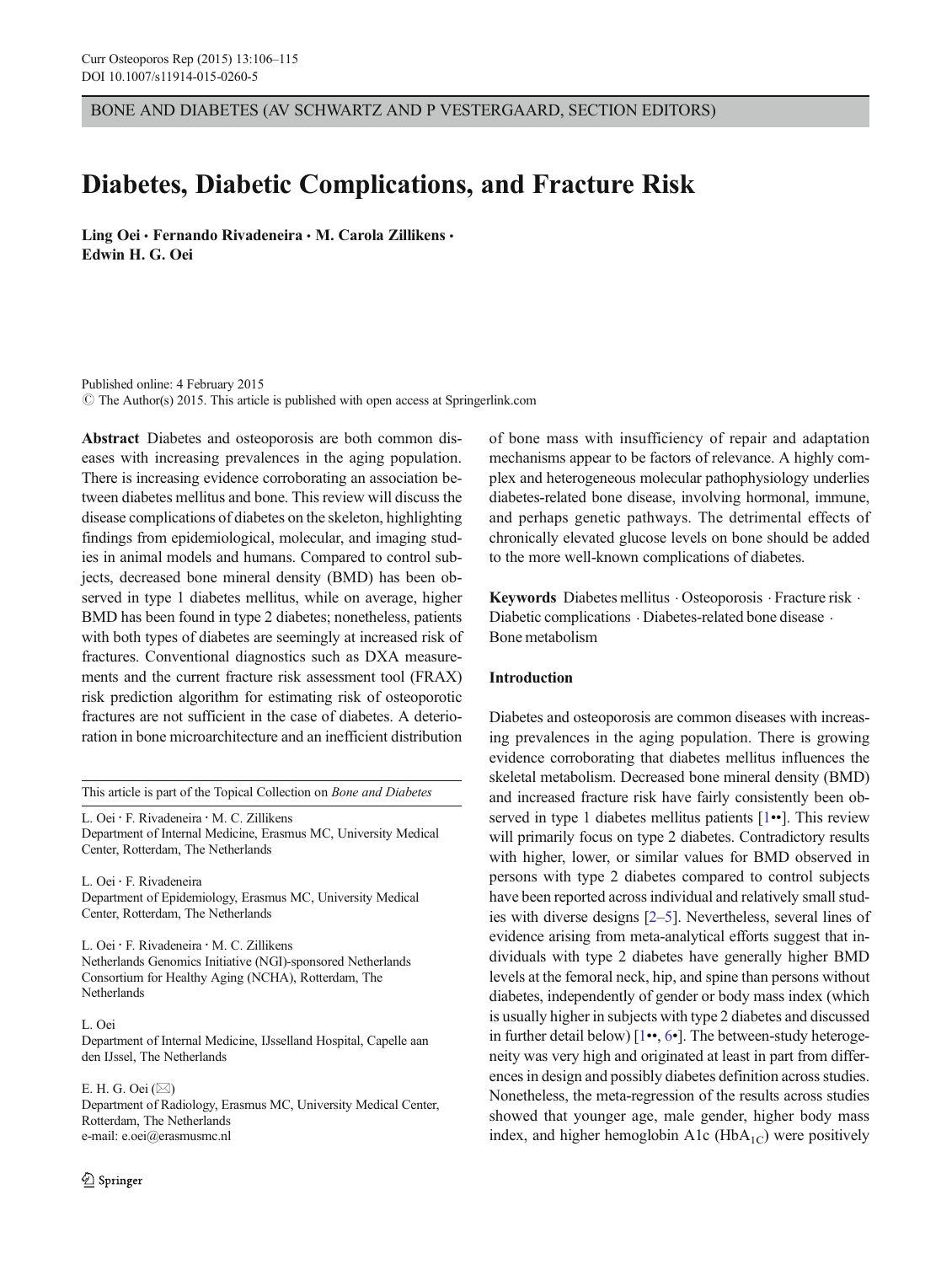associated with higher BMD levels in individuals with type 2 diabetes.

# Higher Fracture Risk Despite a Higher Bone Mineral Density in Type 2 Diabetes

Based on evidence in non-diabetics, the higher levels of BMD should be protective against fracture; this association seems somewhat different in type 2 diabetes [\[2,](#page-5-0) [7](#page-6-0), [8](#page-6-0)••, [9\]](#page-6-0). Using data from the prospective Rotterdam Study cohort, De Liefde et al. were among the first to show that individuals with type 2 diabetes have 69 % higher risk of non-vertebral fractures than those without diabetes despite having higher BMD at the femoral neck and lumbar spine [[9\]](#page-6-0). The aforementioned metaanalysis by Vestergaard et al. found summary estimates for hip fracture risk of 6.9 in type 1 and 1.4 in type 2 diabetes compared to subjects without diabetes, respectively [\[1](#page-5-0)••]. Schwartz and colleagues established in a meta-analysis based on three prospective observational studies with adjudicated fracture outcomes (Study of Osteoporotic Fractures; Osteoporotic Fractures in Men Study; and Health, Aging, and Body Composition Study) that in type 2 diabetes patients, the fracture risk was higher for a given BMD and age as compared with participants without diabetes and, most importantly, that the World Health Organization's fracture risk assessment tool (FRAX) underestimates osteoporotic fracture risk in individuals with diabetes [\[8](#page-6-0)••]; similar work by Giangregorio et al. in the Canadian Manitoba Bone Density Program illustrated how diabetes as a risk factor is necessary to be considered for inclusion in future iterations of FRAX [[10\]](#page-6-0). Even though most of the work has been done in populations of European background, similar relationships have been observed across different ethnicities, particularly in relation to increased risk of vertebral fractures [\[11](#page-6-0)–[13](#page-6-0)].

Many studies have shown a difference in population characteristics between type 2 diabetic patients and healthy controls [\[3](#page-5-0), [9,](#page-6-0) [14](#page-6-0), [15\]](#page-6-0). In these studies, diabetic study participants tend to be older, have a higher body mass index (BMI) or weight, increased insulin levels, less physical exercise, higher alcohol consumption, and they usually smoke more and more often. Also, the use of diuretics is more common in diabetes, and particularly loop diuretics (e.g., furosemide) may be associated with decreased BMD and increased risk of fractures through increasing urinary calcium excretion and osteoclastic bone resorption [[16](#page-6-0)], while thiazides are associated with higher BMD and lower fracture risk [[17,](#page-6-0) [18\]](#page-6-0). Further, the use of anti-diabetic thiazolidinediones has been reported to increase fracture risk [[19\]](#page-6-0). Patients with diabetes fall more often, which can be a consequence from suffering from suboptimal physical fitness, neuropathy, retinopathy, or sarcopenia [\[20](#page-6-0)]. Alternatively, insulin users with low  $HbA_{1C}$ levels are reported to fall more, likely as a consequence of hypoglycemia [\[21\]](#page-6-0). These characteristics might influence bone metabolism and fracture risk; nevertheless, statistical analyses with corrections in aforementioned studies suggest independence of the differences in BMD and fracture risk from these measured confounders [\[3](#page-5-0), [9,](#page-6-0) [14](#page-6-0), [15](#page-6-0)] such as risk of falling [[9](#page-6-0), [14](#page-6-0)].

## Relation of Diabetes Regulation with Fracture Risk

Some studies evaluating the relationship between glycemic control based on fasting blood glucose and fracture risk have found conflicting results [\[26](#page-6-0)–[30\]](#page-6-0). Other factors that do seem to matter are the use of insulin and disease duration. Among these studies is an investigation by Ivers et al. [\[22](#page-6-0)] which found that fasting blood glucose greater than 7 mmol/L, disease duration longer than 10 years, insulin treatment, and the presence of diabetic retinopathy were associated with increased risk of all types of fractures. The oral glucose tolerance test (OGTT) remains the gold standard for distinguishing diabetes mellitus (pre-glucose load or post-glucose load challenge serum glucose level of 11.1 mmol/l or higher) and impaired glucose tolerance (pre-glucose load or post-glucose load challenge serum glucose level from 7.8 to 11.1 mmol/l) [\[23](#page-6-0)]. In the Rotterdam Study, subjects with type 2 diabetes and impaired glucose tolerance were both found to have higher BMD, whereas contrary to those with impaired glucose tolerance, patients with type 2 diabetes had higher fracture risk, particularly those on anti-diabetic medication [[9\]](#page-6-0). Nevertheless,  $HbA_{1C}$  is a better indicator than serum glucose for longterm diabetes control and is therefore considered the main parameter in clinical practice.

Higher  $HbA_{1C}$  reflects a higher average plasma glucose concentration over a prolonged period, in the order of weeks. We observed in Rotterdam Study data that poor glycemic control based on an  $HbA_{1C}$  cut-off of 7.5 % (58 mmol/l) in type 2 diabetes is associated with higher all types of fracture risk, higher BMD, and thicker femoral cortices in narrower bones [[24](#page-6-0)••]. Intriguingly, different  $HbA_{1C}$  thresholds were applied in various studies, possibly due to heterogeneity in effects and study population. Similar to our observations, the Atherosclerosis Risk in Communities (ARIC) Study found that type 2 diabetes was significantly and independently associated with increased risk of fracture. In this study, an increased risk of fracture of 1.87 times was observed among persons treated with insulin and an increased risk of 1.63 times among persons with diagnosed diabetes with  $HbA_{1C} \ge 8 \%$ (64 mmol/l) as compared to those individuals with  $HbA_{1C}$ below 8 % [[25](#page-6-0)••]. Kanazawa et al. found that obese Japanese men with type 2 diabetes and  $HbA_{1C}$  of 9 % and above had three times increased risk of vertebral fracture than men with diabetes but normal BMI, despite equal or higher BMD [[26\]](#page-6-0). Strotmeyer et al. found that older white and black adults with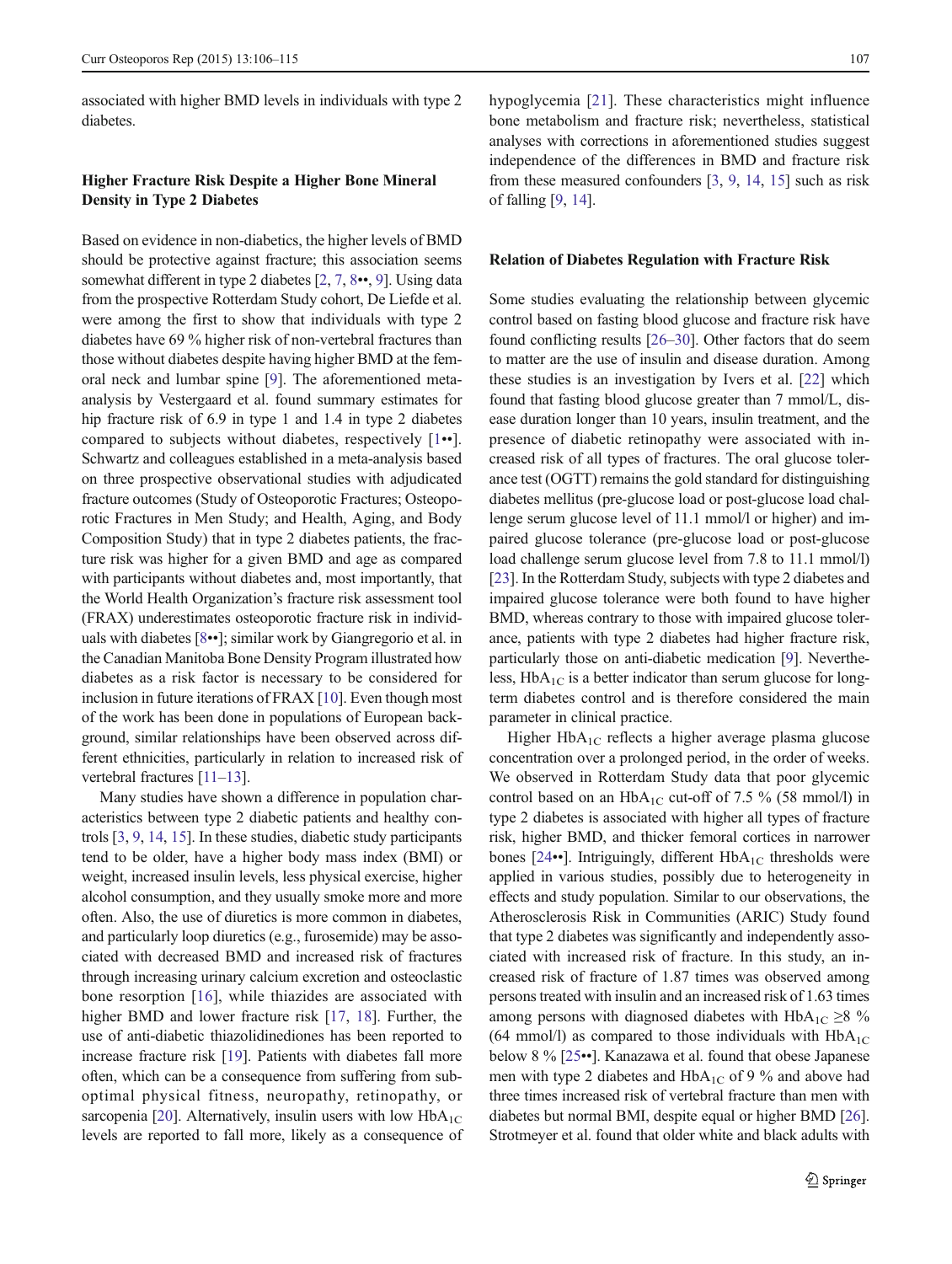type 2 diabetes in the Health ABC Study had 1.6 increased risk of fracture [\[13\]](#page-6-0). However, when comparing diabetes patients with and without fractures, poor glycemic control (threshold of HbA<sub>1C</sub> 7 % (53 mmol/l)), longer disease duration, and insulin use were not significantly different. Forsén et al. [\[26\]](#page-6-0) found that fracture risk was higher in Norwegian subjects with a disease duration longer than 5 years and insulin use, but failed to demonstrate any effect on fractures using a high cut-off of  $HbA_{1C}$  9.5 % (80 mmol/l). Yet, this cut-off was very high and a consequent lack of study power cannot be ruled out.

## Pathophysiology

A highly complex and heterogeneous molecular pathophysiology seems to underlie fracture risk in diabetes-related bone disease. One of the factors that have been found detrimental is advanced glycation end products (AGEs). AGEs are generated by the sequential non-enzymatic addition of carbohydrate molecules to protein amino groups [\[27\]](#page-6-0). AGEs accumulate in various tissues including bone [\[28](#page-6-0), [29\]](#page-6-0), kidney, and coronary arteries [\[30](#page-6-0)]. This may result in the development of diabetic complications through increased inflammation, interference with normal tissue function, and cellular damage. Pentosidine is one of the well-known AGEs, and the accumulation of pentosidine in cortical and trabecular bone is negatively associated with bone strength [[28,](#page-6-0) [29](#page-6-0), [31](#page-6-0)]. Histopathological analyses comparing bone samples from femoral neck fracture cases with post-mortem controls revealed a higher extent of hydroxylation and higher pentosidine content [\[32,](#page-6-0) [33\]](#page-6-0). Furthermore, Yamamoto et al. showed that individuals with type 2 diabetes suffering from vertebral fractures have increased serum levels of pentosidine [[34](#page-6-0)•], while higher levels of the endogenous secretory receptor for AGEs (esRAGE), acting as a decoy receptor binding AGEs, have protective effects on fracture risk in diabetes [\[35\]](#page-6-0). esRAGE is the most prevalent splice variant of RAGE, while the most common form is fulllength RAGE [\[36](#page-7-0)], which possesses a transmembrane domain and is therefore able to transduce signals as a membranebound receptor [\[37](#page-7-0)]. Seemingly, full-length RAGE has a role in bone remodeling by regulating osteoclast function possibly through integrin signaling and bone mass given that mice lacking RAGE have increased bone mass and BMD and decreased bone resorptive activity in vivo [\[38\]](#page-7-0).

Insulin levels could mediate in part a positive association between type 2 diabetes and elevated BMD. Individuals with type 2 diabetes usually have an excess of insulin, and those with worse glucose control have the highest serum levels [\[24](#page-6-0)••]. Physiologically, insulin has an anabolic effect on bone due to its structural homology to insulin-like growth factor-I (IGF-I) by interacting with the IGF-I receptor present on osteoblasts [[39\]](#page-7-0). The IGF-I signaling pathway is crucial for bone

acquisition and bone remodeling [\[40](#page-7-0)]. The lower concentrations of serum IGF-I levels are associated with the presence of and a higher number of prevalent vertebral fractures in postmenopausal women with type 2 diabetes [\[41,](#page-7-0) [42\]](#page-7-0). Additionally, novel data from a mouse study with osteoprogenitorselective ablation of the insulin receptor suggest that insulin receptor malfunction itself may directly lead to biomechanical microarchitecture alterations in both cortical and trabecular bone [[43](#page-7-0)•]. Furthermore, there is evidence that insulin receptor signaling promotes the differentiation of osteoblasts and enhances the production and activation of osteocalcin [[44](#page-7-0), [45\]](#page-7-0).

Osteocalcin is an osteoblast-specific secreted protein that regulates hydroxyapatite size and shape through its vitamin Kdependent, gamma-carboxylated form, thereby reflecting bone remodeling and, in particular, bone formation [\[46\]](#page-7-0). The metabolic roles of osteocalcin have been identified in animal studies, including increasing insulin secretion and sensitivity [\[47](#page-7-0)]. The regulation of insulin sensitivity by osteocalcin may be either direct or indirect, via the adipocyte-derived hormone adiponectin (discussed below) [\[46\]](#page-7-0). Osteocalcin has also been found to be negatively correlated with  $HbA_{1C}$  as a marker of glycemic control in type 1 and type 2 diabetes [[26](#page-6-0)]. Osteocalcin knock-out mice display glucose intolerance and insulin resistance with a concomitant slight increase in bone density [\[48](#page-7-0)••]. In bone and serum, osteocalcin is incompletely carboxylated (undercarboxylated osteocalcin), and it is this uncarboxylated form that has been negatively implicated in energy metabolism and glucose control in both mice and humans [[45](#page-7-0), [47\]](#page-7-0). Higher undercarboxylated osteocalcin may be linked to increased risk of hip fracture [\[49](#page-7-0)•], where calcium and vitamin D2 suppletion was able to normalize the undercarboxylated osteocalcin levels [[50](#page-7-0)••]. The underlying mechanism is largely unknown; it is known that 1,25 dihydroxyvitamin D enhances the transcription of osteocalcin by means of the gene possessing a vitamin D-responsive element [\[51\]](#page-7-0), but whether vitamin D might directly influence the  $\gamma$ -carboxylation reaction of osteocalcin remains unclear [\[52,](#page-7-0) [53\]](#page-7-0). Cardiovascular disease including atherosclerosis is more common in type 2 diabetes mellitus; studies carried out so far suggest that abdominal aortic calcification is more common in diabetics [\[54\]](#page-7-0). In Asian women, it has been observed that osteocalcin significantly correlated with aortic calcification, which again is associated with a threefold increased risk of vertebral fractures [\[55\]](#page-7-0).

Adipokines are cell signaling proteins secreted by adipose tissue and include for instance leptin, adiponectin, and resistin. The release of these adipokines leads to a chronic subinflammatory state that could play a central role in the development of insulin resistance and type 2 diabetes [\[56](#page-7-0)]. It has been observed that plasma leptin concentrations are higher in obese persons with diabetes than in healthy controls [[57\]](#page-7-0). Leptin induces bone growth by stimulating osteoblast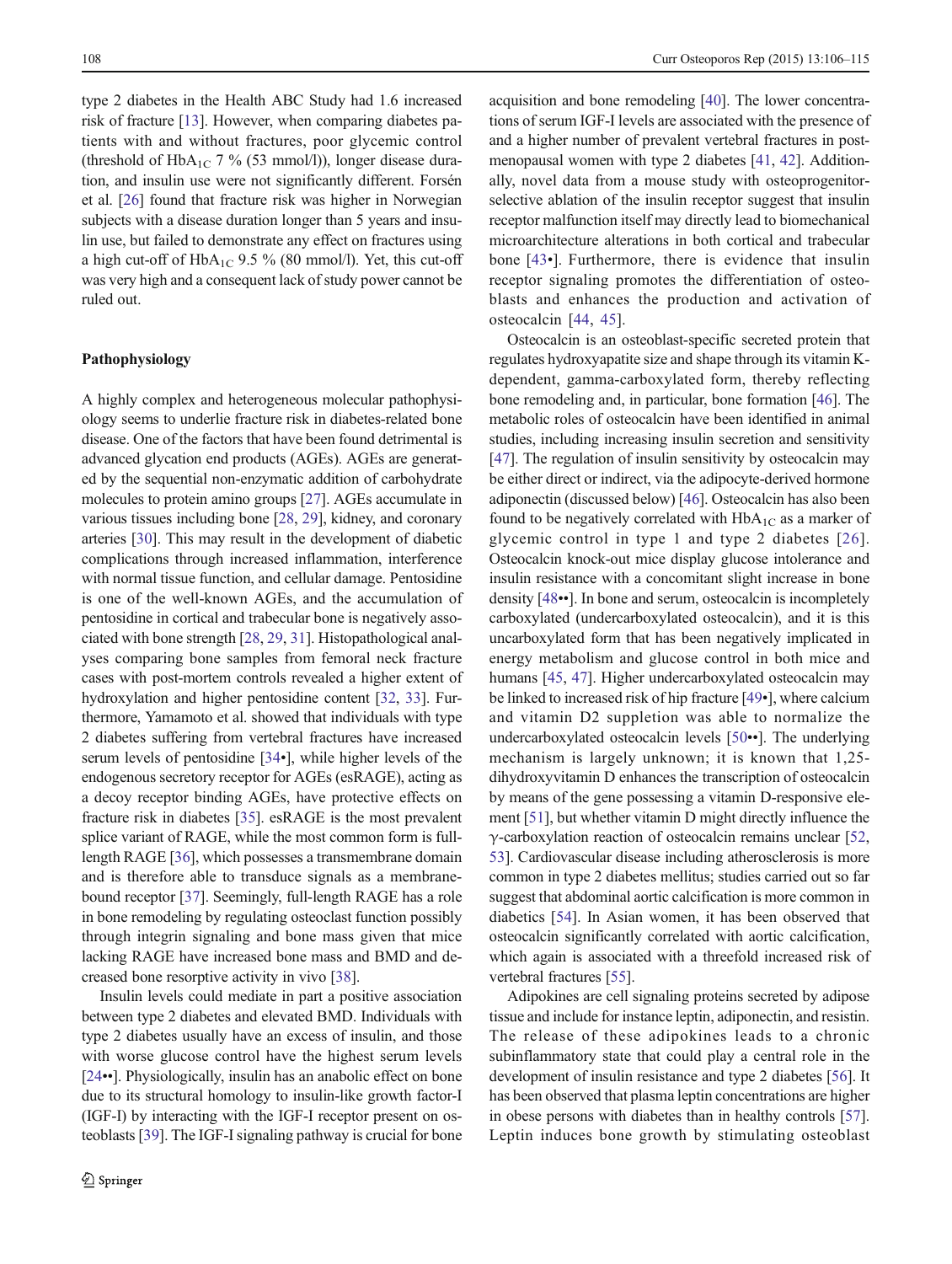proliferation and differentiation [\[58](#page-7-0)–[60\]](#page-7-0), and it has also been shown to inhibit osteoclastogenesis through reducing RANK/ RANK-ligand production and increasing osteoprotegerin [[61,](#page-7-0) [62\]](#page-7-0). Plasma leptin concentrations have been found inversely related with BMD in cross-sectional studies [\[63](#page-7-0)–[65\]](#page-7-0). Further, higher leptin levels were associated with a lower prevalence of fracture in some cohorts [\[66\]](#page-7-0), though the effect may not be as clear in individuals aged 70 to 79 years from the Health Aging and Body Composition Study [\[67](#page-7-0)]. Some reports indicate that circulating adiponectin and resistin levels are reduced in diabetes [\[68](#page-7-0)]. Adiponectin is expressed in osteoblasts and osteoclasts [[69\]](#page-8-0), and adiponectin seems to influence differentiation from mesenchymal progenitor cells into osteocytes or adipocytes, yet the effects on bone metabolism remain unclear [[70,](#page-8-0) [71\]](#page-8-0). After the adjustments of measures of body fat, each doubling of adiponectin is associated with a 2–3 % decrease in BMD [\[72\]](#page-8-0), and higher adiponectin levels may be a risk factor for increased fracture risk [[67\]](#page-7-0). The gut-derived peptide hormone ghrelin has been shown to modulate osteoblast differentiation and function, both directly and perhaps also through the regulation of the growth hormone–insulin-like growth factor axis and through interaction with leptin ghrelin has a role in modulating bone structure [\[73\]](#page-8-0). A systematic review and meta-analysis by Biver et al. concluded that the most relevant adipokines influencing BMD and fracture risk are indeed leptin and adiponectin, whereas no convincing data are available for resistin, visfatin, or gut-derived ghrelin [\[74\]](#page-8-0).

The role of inflammation in the pathogenesis of type 2 diabetes, as touched upon before, and associated complications is now well established [[75\]](#page-8-0). C-reactive protein (CRP) is an extremely sensitive marker of systemic inflammation produced mainly by the liver under the stimulation of macrophage- and adipocyte-derived proinflammatory cytokines, principally interleukin-6 (IL-6) [\[76\]](#page-8-0). Elevated levels of CRP are described in persons with type 2 diabetes; however, it is not clear if they are related to the presence of obesity, diabetes, or both [\[77](#page-8-0)]. Studies in general populations have found lower BMD [\[78,](#page-8-0) [79\]](#page-8-0), lower hip geometrical bending strength [\[80](#page-8-0)•], and an increased risk of fracture [\[80](#page-8-0)•, [81\]](#page-8-0) for higher CRP levels, which intriguingly appeared to be independent of BMD or trabecular microarchitecture [\[82\]](#page-8-0). Some studies explicitly indicate a relationship between CRP and complications of diabetes [[83](#page-8-0)–[86](#page-8-0)]; nonetheless, evidence is lacking for a direct mechanism, and CRP may very well merely be a marker of the ongoing inflammation [[80](#page-8-0)•, [87](#page-8-0)–[89](#page-8-0)].

# Shared Genetic Factors Between Diabetes and Bone Disease

A genome-wide association study (GWAS) meta-analysis for gene expression levels in relation to type 2 diabetes as the phenotype of interest including 1175 case–control microarrays showed a significantly differential gene expression of osteopontin (OPN), also known as phosphoprotein 1 (SPP1) or bone sialoprotein I (BSP-I) [\[90](#page-8-0)]. This same investigation brought forward that osteopontin is a ligand for the most prominent top hit of this genome-wide screening being the immune cell receptor CD44 and that the expression profiles of CD44 and osteopontin are frequently coordinately dysregulated, especially in adipose tissue. The geneencoding osteopontin maps to the 4q22.1 locus, which has frequently appeared as a femoral neck-BMD and lumbar spine-BMD locus in large-scale meta-analyses and contains many bone-active genes [[91](#page-8-0)•, [92](#page-8-0)–[94\]](#page-8-0). Osteopontin is an extracellular structural protein in bone able to bind strongly to calcium crystals [[95\]](#page-8-0). It has been proposed that osteopontin is an important factor in bone remodeling [\[96\]](#page-8-0), which may be by anchoring osteoclasts to the mineral matrix of bones [[97\]](#page-8-0). In addition, osteopontin enhances B lymphocyte proliferation and immunoglobulin production and is chemotactic for many immune cell types including macrophages, dendritic cells, and T cells [\[98](#page-8-0)]. Osteopontin null mice of all ages display a bone phenotype probably mediated by altered osteoclast activity, protecting them from developing osteoporosis [\[99\]](#page-8-0). Fascinatingly, wild-type mice exposed to a high-fat diet exhibit increased plasma osteopontin levels with elevated expression in macrophages recruited into adipose tissue, while on the other hand, obese osteopontin null mice exhibit decreased markers of inflammation with less macrophage infiltration into adipose tissue, display improved insulin sensitivity, and are seemingly protected from the effects of diet-induced obesity on body composition or energy expenditure [[100](#page-8-0)]. Altogether, this suggests a key role for osteopontin in the development of age-related osteoporosis and the link of obesity to the development of insulin resistance and possibly type 2 diabetes.

A GWAS meta-analysis targeting copy number variations (CNV), which are a type of structural variants of the genome in which large (>1 kb) segments of the genome are either lost or duplicated, found evidence that a deletion in the 6p25.1 locus predisposes to risk of all types of fracture [\[101](#page-8-0)•]. The deletion is located in an intergenic region in the subtelomeric region of chromosome 6p in the proximity of the peroxisomal D3, D2-EnoylCoA Isomerase (*PECI*) gene which codes for an enzyme relevant for the metabolism of fatty acids. PECI was first cloned by using pooled antisera from autoimmune diabetes patients [[102](#page-8-0)]. The increased risk seen with individuals with the 6p25del may be mediated by co-morbidity with diabetes, yet more studies are needed to convincingly replicate the potential association of this copy number variant with fracture risk and elucidate the underlying functional mechanism.

The association between BMD, type 2 diabetes, and glycemic traits [\[103](#page-9-0)] was also tested in the context of pleiotropic relations by members of the Genetic Factors of Osteoporosis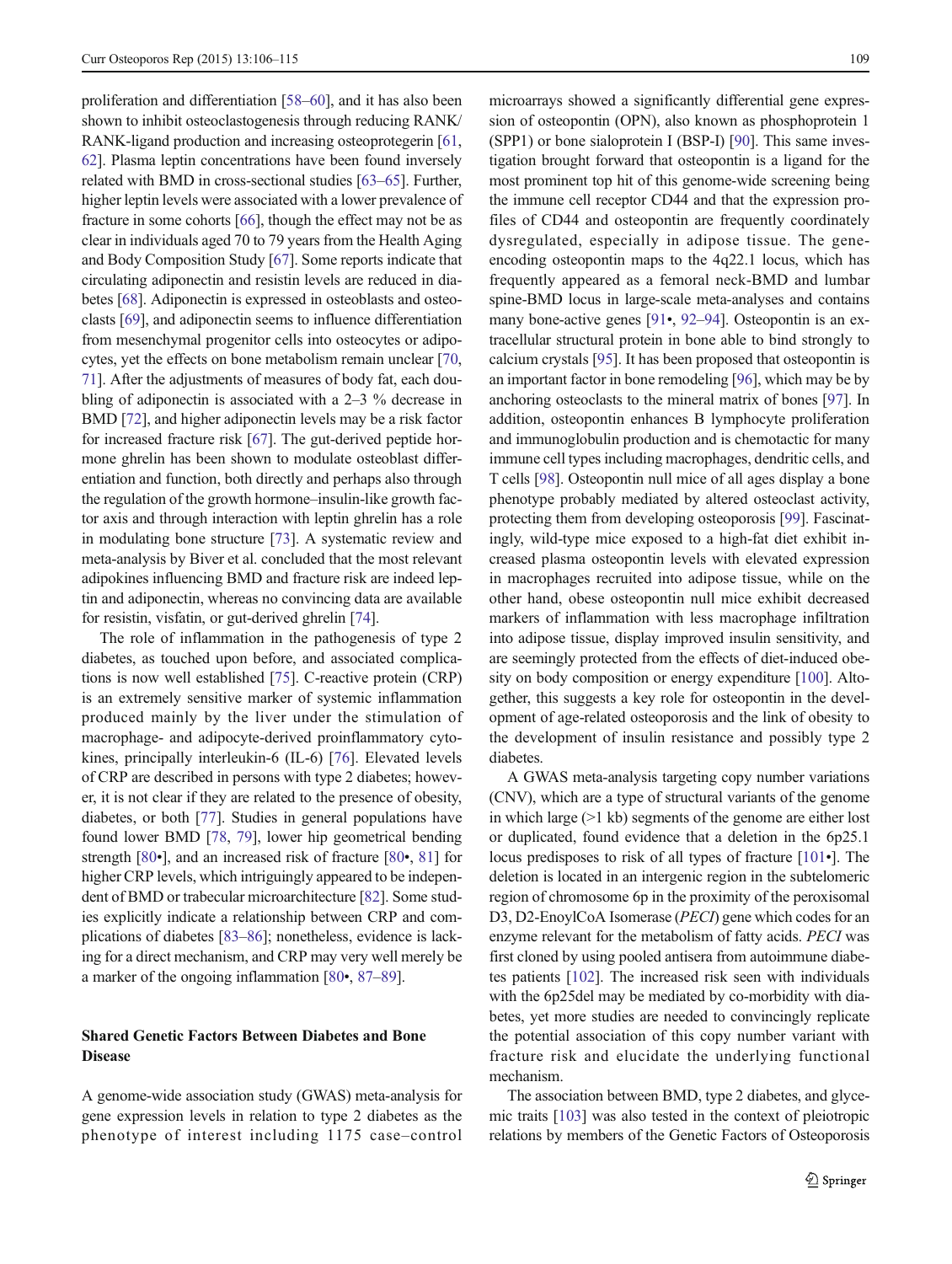(GEFOS) and Meta-Analyses of Glucose and Insulin-related traits (MAGIC) consortia. None of the BMD single nucleotide polymorphisms (SNPs) reached the a priori  $P$  value threshold corrected for multiple testing, except a SNP at the ITGA1 locus. This marker was found associated with type 2 diabetes, serum insulin levels, β-cell function, and glucose tolerance. Null *ITGA1* mice have impaired fracture healing and cartilage remodeling [[104](#page-9-0)], although it is not yet clear what role this gene product has on BMD or bone structure.

## Bone Geometry

Our data on hip bone geometry in the Rotterdam Study showed that individuals with inadequately controlled diabetes have persistently thicker cortices in narrower femoral necks than those with adequately controlled diabetes or those without diabetes [[24](#page-6-0)••]. A lesser tendency to undergo physiological bone expansion (periosteal apposition), i.e., a process in which a limited amount of bone mass is efficiently redistributed, could be inferred from narrower bone diameters in these individuals. This led us to propose that changes in microarchitecture (i.e., microcracks and cortical porosity) could be underlying the increased risk of fractures observed in inadequately controlled diabetics. A peripheral quantitative computed tomography (pQCT) investigation in the Osteoporotic Fractures in Men Study found that participants with type 2 diabetes displayed greater volumetric bone mineral density (vBMD) but a smaller bone area at both the distal tibia and radius, which resulted in a bone strength which was particularly low relative to body weight [[105\]](#page-9-0). As described by Ahlborg et al. [[106\]](#page-9-0), a process of rapid physiological bone expansion occurs in women after menopause, highlighting a complex interplay of hormones such as estradiol, IGF-I, and insulin [[107,](#page-9-0) [108](#page-9-0)]. Considering the known anabolic effects of IGF-I and insulin on bone and periosteal expansion, it can be expected that the altered insulin–IGF-I–growth hormone axis (lower bioavailability of IGF-I) may also contribute to the observed geometrical alterations observed in inadequately controlled diabetes, as a lack of periosteal apposition and bone repair. Since such differences in geometry are accentuated at older ages, we previously postulated that an accumulation of microcracks with time may well be a skeletal complication of inadequately controlled diabetes resulting in impaired bone repair, decreased bone remodeling, high BMD, and increased risk of fracture [\[24](#page-6-0)••]. There is a growing body of evidence for the deterioration of bone microarchitecture in type 2 diabetes leading to a porous skeleton susceptible to fracture. Burghardt et al. applied a novel derivative of cortical porosity for highresolution peripheral quantitative computed tomography (HRpQCT) and reported that the cortical porosity in type 2 diabetic patients is up to twice that of controls at the radius [\[109](#page-9-0)••]. Subsequently, Patsch et al. compared type 2 diabetes patients

with fragility fractures to patients with diabetes without fractures and controls with and without fractures [[110](#page-9-0)••]. The investigators showed nicely that the cortical porosity is specific to those type 2 diabetes patients that have a fracture. Similarly, the trabecular bone score (TBS) is a measure of bone texture that can be derived from DXA, which correlates with 3D parameters of bone microarchitecture [\[111](#page-9-0)]. One of the first studies utilizing this invention demonstrated that TBS is lower at the lumbar spine in diabetes-related bone disease [\[112\]](#page-9-0). The results of these investigations provide a potential explanation for the inability of standard DXA measures to explain the elevated fracture incidence in patients with diabetes presenting with higher BMD and apparently stronger bone geometry.

Recently, researchers have started to examine bone marrow fat composition, regarding presence and types of hydrogen bonds, where unsaturated fats contain at least one double bond, and saturated fats have the maximum number of hydrogens bonded to carbons. The radiological research group of Dr. Link has demonstrated in their combined quantitative computed tomography (QCT) and magnetic resonance (MR) spectroscopy studies that the prevalence of fragility fractures is associated with lower unsaturation levels and higher saturation levels of bone marrow fat, in which the participants with diabetes with fractures have the lowest marrow unsaturation and highest saturation [[113\]](#page-9-0). In contrast to controls without diabetes, higher mean vertebral bone marrow fat content is significantly correlated with visceral adipose tissue and  $HbA_{1C}$  in persons with type 2 diabetes, representing worse metabolic profiles [[114\]](#page-9-0). The concept of high-saturated fat-associated adipose inflammation and insulin resistance has been proposed; however, underlying molecular mechanisms remain to be elucidated.

Reference point indentation [\[115](#page-9-0), [116\]](#page-9-0) allows minimally invasive measurements of bone material properties of human bone in vivo by microindentation, which is correlated with the risk of osteoporotic fractures [[117,](#page-9-0) [118\]](#page-9-0). Recently, Farr et al. showed that patients with type 2 diabetes have reduced serum markers of bone turnover and lower bone material strength at the tibia than age-matched controls without diabetes [[119](#page-9-0)••]. Further, in this same study, the average  $HbA_{1C}$  level over the previous 10 years was negatively correlated with bone material strength [[119](#page-9-0)••], supporting the contention recognizing the skeleton as another important target tissue subject to diabetic complications [\[24](#page-6-0)••].

#### Therapeutic Options

Not only are patients with diabetes at increased risk for fractures, but they also are prone to impaired bone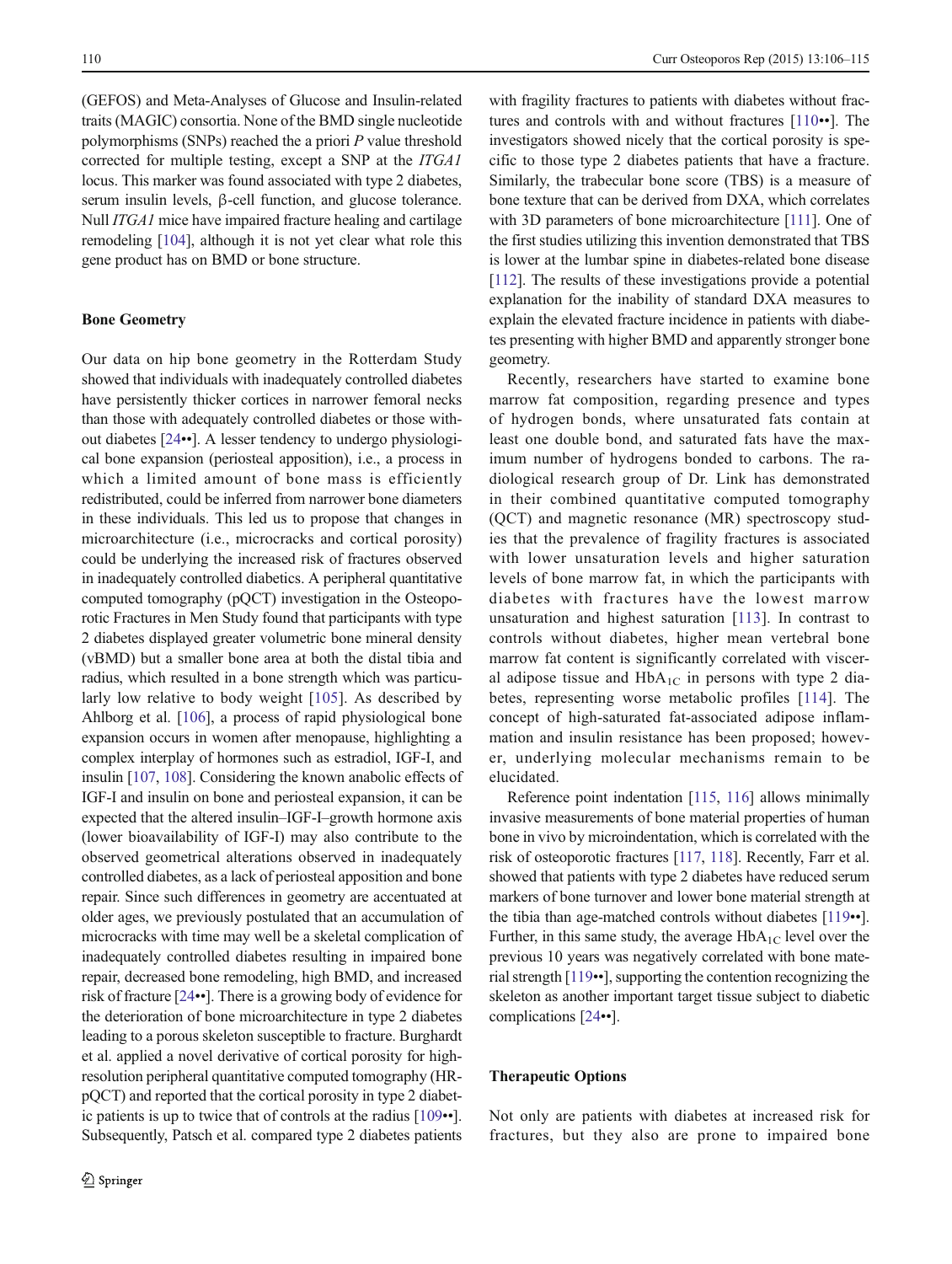<span id="page-5-0"></span>healing after fracture [\[120\]](#page-9-0). In usual fracture healing, serum concentrations of biomarkers such as alkaline phosphatase, IGF-I, and osteocalcin peak in the first few weeks of recovery [[121](#page-9-0), [122](#page-9-0)] and decrease again thereafter, but possibly in disturbed consolidation, these levels remain elevated for an even longer time [\[123](#page-9-0)]. An experimental study using the diabetic Zucker (fa/fa) rat model with creation of femoral defects demonstrated that the administration of parathyroid hormone (PTH) could partially reverse the adverse skeletal effects of diabetes on bone defect [[124](#page-9-0)].

Systematic screening for complications and fall prevention efforts, along with calcium and vitamin D repletion and adequate physical activity, represents the mainstay of fracture prevention in patients with diabetes. Nonetheless, we should mention that the controversy regarding the anti-fracture efficacy versus the side-effect profile of calcium supplements in general is still unresolved [[125](#page-9-0)–[127\]](#page-9-0). A few meta-analyses with different methodologies have been published on this topic to date yielding conflicting results [[128](#page-9-0)–[131\]](#page-9-0), of which the investigation by Bolland et al. suggested an increased risk of myocardial infarction (MI) and possibly stroke in men and women together for calcium supplements, particularly without co-administered vitamin D [\[128\]](#page-9-0). These specific potential side effects of calcium supplements may be of particular importance in patients with diabetes as they are already at increased risk of cardiovascular disease complications; however, no studies have been performed in this area yet. As discussed above, the current FRAX risk score underestimates fracture risk in patients with diabetes, which leads to undertreatment of the diabetic individuals that are actually at increased fracture risk. Anti-catabolic drugs (raloxifene, bisphosphonates, denosumab) might be effective, but on the basis of pathophysiological evidence that suggests low bone formation in the aforementioned research in model organisms [\[124\]](#page-9-0), osteo-anabolic therapies such as teriparatide might represent an important therapeutic option for diabetesrelated bone disease [[132](#page-9-0)]. More studies including randomized controlled trials in this area are needed.

## Strength of Evidence

The evidence outlined in this review includes studies in humans and animals. Animal studies cited are mostly knockout mice experiments. Human studies include observational studies of varying sizes, meta-analyses summarizing these results, and a few randomized controlled trials of generally smaller sample sizes. At present, it may not be very well possible to grade the evidence; replication studies in this field are desirable.

#### Conclusion

In conclusion, the detrimental effects of diabetes on bone should be added to the more well-known complications of diabetes. A deterioration in bone microarchitecture and an inefficient distribution of bone mass with insufficiency of repair and adaptation mechanisms in combination with increased risk of falling all lead to an elevated fracture risk as skeletal complications of diabetes. Improved risk prediction with epidemiological determinants and integration of novel biochemical and imaging biomarkers will be necessary to correctly and timely diagnose those individuals at increased risk. More research is needed to unravel the pathophysiology underlying diabetes-related bone disease, which may eventually contribute to preventative and curative therapies.

#### Compliance with Ethics Guidelines

Conflict of Interest L Oei, F Rivadeneira, MC Zillikens, and EHG Oei all declare no conflict of interest.

Human and Animal Rights and Informed Consent All studies by L Oei, F Rivadeneira, MC Zillikens, and EHG Oei involving animal and/or human subjects were performed after approval by the appropriate institutional review boards. When required, written informed consent was obtained from all participants.

Open Access This article is distributed under the terms of the Creative Commons Attribution License which permits any use, distribution, and reproduction in any medium, provided the original author(s) and the source are credited.

#### References

Papers of particular interest, published recently, have been highlighted as:

- Of importance
- •• Of major importance
	- 1.•• Vestergaard P. Discrepancies in bone mineral density and fracture risk in patients with type 1 and type 2 diabetes—a meta-analysis. Osteoporos Int. 2007;18(4):427–44. This meta-analysis was among the first to distil the evidence that hip fracture risk is increased in both type 1 and type 2 diabetes mellitus, whereas bone mineral density is increased in type 2 diabetes mellitus and decreased in type 1 diabetes mellitus.
	- 2. van Daele PL, Stolk RP, Burger H, Algra D, Grobbee DE, Hofman A, et al. Bone density in non-insulin-dependent diabetes mellitus. The Rotterdam Study. Ann Intern Med. 1995;122(6):409–14.
	- 3. Kao WH, Kammerer CM, Schneider JL, Bauer RL, Mitchell BD. Type 2 diabetes is associated with increased bone mineral density in Mexican-American women. Arch Med Res. 2003;34(5):399– 406.
	- 4. Majima T, Komatsu Y, Yamada T, Koike Y, Shigemoto M, Takagi C, et al. Decreased bone mineral density at the distal radius, but not at the lumbar spine or the femoral neck, in Japanese type 2 diabetic patients. Osteoporos Int. 2005;16(8):907–13.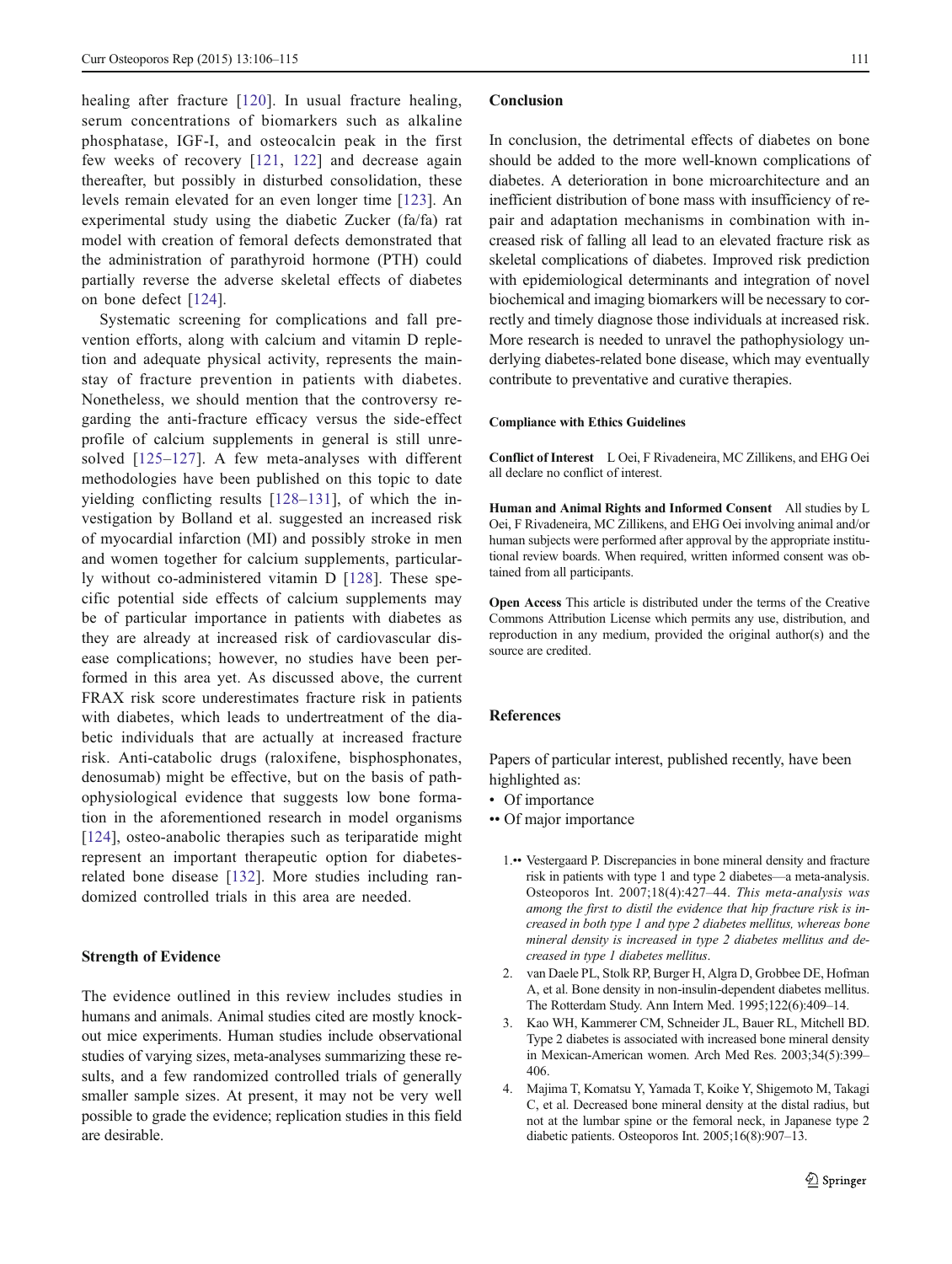- <span id="page-6-0"></span>5. Yaturu S, Humphrey S, Landry C, Jain SK. Decreased bone mineral density in men with metabolic syndrome alone and with type 2 diabetes. Med Sci Monit. 2009;15(1):CR5–9.
- 6.• Ma L, Oei L, Jiang L, Estrada K, Chen H, Wang Z, et al. Association between bone mineral density and type 2 diabetes mellitus: a meta-analysis of observational studies. Eur J Epidemiol. 2012;27(5):319–32. Systematic review containing an updated meta-analysis and meta-regression which showed that individuals with type 2 diabetes have generally higher bone mineral density throughout the skeleton, which is again under the influence of multiple factors.
- 7. Janghorbani M, Van Dam RM, Willett WC, Hu FB. Systematic review of type 1 and type 2 diabetes mellitus and risk of fracture. Am J Epidemiol. 2007;166(5):495–505.
- 8.•• Schwartz AV, Vittinghoff E, Bauer DC, Hillier TA, Strotmeyer ES, Ensrud KE, et al. Association of BMD and FRAX score with risk of fracture in older adults with type 2 diabetes. JAMA. 2011;305(21):2184–92. Data from three large prospective observational studies demonstrated that current risk prediction based on femoral neck bone mineral density and FRAX score underestimate fracture risk among older adults with type 2 diabetes mellitus.
- 9. de Liefde II, van der Klift M, de Laet CE, van Daele PL, Hofman A, Pols HA. Bone mineral density and fracture risk in type-2 diabetes mellitus: the Rotterdam Study. Osteoporos Int. 2005;16(12):1713–20.
- 10. Giangregorio LM, Leslie WD, Lix LM, Johansson H, Oden A, McCloskey E, et al. FRAX underestimates fracture risk in patients with diabetes. J Bone Miner Res. 2012;27(2):301–8.
- 11. Yamamoto M, Yamaguchi T, Yamauchi M, Kaji H, Sugimoto T. Diabetic patients have an increased risk of vertebral fractures independent of BMD or diabetic complications. J Bone Miner Res. 2009;24(4):702–9.
- 12. Kilpadi KL, Eldabaje R, Schmitz JE, Ehler B, Thames TA, Joshi AP, et al. Type 2 diabetes is associated with vertebral fractures in a sample of clinic- and hospital-based Latinos. J Immigr Minor Health. 2014;16(3):440-9.
- 13. Strotmeyer ES, Cauley JA, Schwartz AV, Nevitt MC, Resnick HE, Bauer DC, et al. Nontraumatic fracture risk with diabetes mellitus and impaired fasting glucose in older white and black adults: the health, aging, and body composition study. Arch Intern Med. 2005;165(14):1612–7.
- 14. Schwartz AV, Sellmeyer DE, Ensrud KE, Cauley JA, Tabor HK, Schreiner PJ, et al. Older women with diabetes have an increased risk of fracture: a prospective study. J Clin Endocrinol Metab. 2001;86(1):32–8.
- 15. Barrett-Connor E, Holbrook TL. Sex differences in osteoporosis in older adults with non-insulin-dependent diabetes mellitus. JAMA. 1992;268(23):3333–7.
- 16. Ruiter R, Oei L, Visser LE, Peltenburg HG, Hofman A, Zillikens MC, et al. The effect of thiazide and loop diuretics on urinary levels of free deoxypyridinoline: an osteoclastic bone-resorption marker. J Clin Pharm Ther. 2013;38(3):225–9.
- 17. Aung K, Htay T. Thiazide diuretics and the risk of hip fracture. Cochrane Database Syst Rev. 2011;10, CD005185.
- 18. Schoofs MW, van der Klift M, Hofman A, de Laet CE, Herings RM, Stijnen T, et al. Thiazide diuretics and the risk for hip fracture. Ann Intern Med. 2003;139(6):476–82.
- 19. Habib ZA, Havstad SL, Wells K, Divine G, Pladevall M, Williams LK. Thiazolidinedione use and the longitudinal risk of fractures in patients with type 2 diabetes mellitus. J Clin Endocrinol Metab. 2010;95(2):592–600.
- 20. Schwartz AV, Hillier TA, Sellmeyer DE, Resnick HE, Gregg E, Ensrud KE, et al. Older women with diabetes have a higher risk of falls: a prospective study. Diabetes Care. 2002;25(10):1749–54.
- 21. Schwartz AV, Vittinghoff E, Sellmeyer DE, Feingold KR, de Rekeneire N, Strotmeyer ES, et al. Diabetes-related complications, glycemic control, and falls in older adults. Diabetes Care. 2008;31(3):391–6.
- 22. Ivers RQ, Cumming RG, Mitchell P, Peduto AJ. Diabetes and risk of fracture: the Blue Mountains Eye Study. Diabetes Care. 2001;24(7):1198–203.
- 23. Diagnosis and classification of diabetes mellitus. Diabetes Care. 2014 Jan;37 Suppl 1:S81–90.
- 24.•• Oei L, Zillikens MC, Dehghan A, Buitendijk GH, Castano-Betancourt MC, Estrada K, et al. High bone mineral density and fracture risk in type 2 diabetes as skeletal complications of inadequate glucose control: the Rotterdam Study. Diabetes Care. 2013;36(6):1619–28. Prospective population-based study showing that poor glycemic control is associated with higher fracture risk, higher bone mineral density, and thicker femoral cortices in narrower bones.
- 25.•• Schneider AL, Williams EK, Brancati FL, Blecker S, Coresh J, Selvin E. Diabetes and risk of fracture-related hospitalization: the Atherosclerosis Risk in Communities Study. Diabetes Care. 2013;36(5):1153–8. Participants with diabetes from the Atherosclerosis Risk in Communities (ARIC) Study had an increased risk of fracture, where persons treated with insulin and those with higher hemoglobin A1c had the highest risk.
- 26. Kanazawa I, Yamaguchi T, Yamamoto M, Yamauchi M, Yano S, Sugimoto T. Combination of obesity with hyperglycemia is a risk factor for the presence of vertebral fractures in type 2 diabetic men. Calcif Tissue Int. 2008;83(5):324–31.
- 27. Brownlee M. Advanced protein glycosylation in diabetes and aging. Annu Rev Med. 1995;46:223–34.
- 28. Hernandez CJ, Tang SY, Baumbach BM, Hwu PB, Sakkee AN, van der Ham F, et al. Trabecular microfracture and the influence of pyridinium and non-enzymatic glycation-mediated collagen crosslinks. Bone. 2005;37(6):825–32.
- 29. Wang X, Shen X, Li X, Agrawal CM. Age-related changes in the collagen network and toughness of bone. Bone. 2002;31(1):1–7.
- 30. Brownlee M, Cerami A, Vlassara H. Advanced glycosylation end products in tissue and the biochemical basis of diabetic complications. N Engl J Med. 1988;318(20):1315–21.
- 31. Viguet-Carrin S, Roux JP, Arlot ME, Merabet Z, Leeming DJ, Byrjalsen I, et al. Contribution of the advanced glycation end product pentosidine and of maturation of type I collagen to compressive biomechanical properties of human lumbar vertebrae. Bone. 2006;39(5):1073–9.
- 32. Saito M, Fujii K, Soshi S, Tanaka T. Reductions in degree of mineralization and enzymatic collagen cross-links and increases in glycation-induced pentosidine in the femoral neck cortex in cases of femoral neck fracture. Osteoporos Int. 2006;17(7):986–95.
- 33. Saito M, Fujii K, Marumo K. Degree of mineralization-related collagen crosslinking in the femoral neck cancellous bone in cases of hip fracture and controls. Calcif Tissue Int. 2006;79(3):160–8.
- 34.• Yamamoto M, Yamaguchi T, Yamauchi M, Yano S, Sugimoto T. Serum pentosidine levels are positively associated with the presence of vertebral fractures in postmenopausal women with type 2 diabetes. J Clin Endocrinol Metab. 2008;93(3):1013–9. Case– control study showing increased serum levels of pentosidine in women with vertebral fractures than in those without vertebral fractures. Replication of these results and more understanding of the advanced glycation end product (AGE) pathophysiology will be necessary.
- 35. Yamamoto M, Yamaguchi T, Yamauchi M, Sugimoto T. Low serum level of the endogenous secretory receptor for advanced glycation end products (esRAGE) is a risk factor for prevalent vertebral fractures independent of bone mineral density in patients with type 2 diabetes. Diabetes Care. 2009;32(12):2263–8.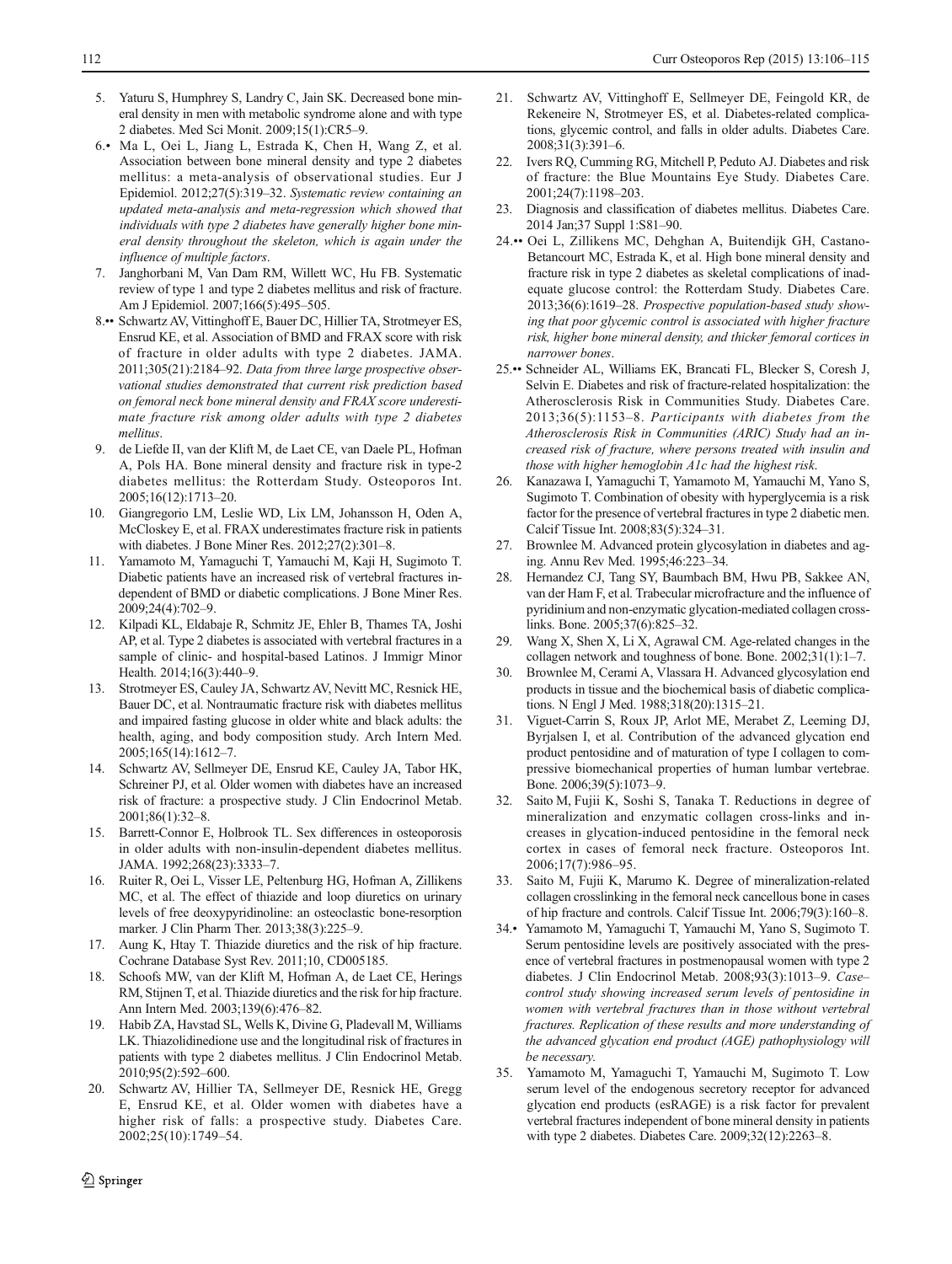- <span id="page-7-0"></span>36. Hudson BI, Carter AM, Harja E, Kalea AZ, Arriero M, Yang H, et al. Identification, classification, and expression of RAGE gene splice variants. FASEB J. 2008;22(5):1572–80.
- 37. Kalea AZ, Reiniger N, Yang H, Arriero M, Schmidt AM, Hudson BI. Alternative splicing of the murine receptor for advanced glycation end-products (RAGE) gene. FASEB J. 2009;23(6): 1766–74.
- 38. Zhou Z, Immel D, Xi CX, Bierhaus A, Feng X, Mei L, et al. Regulation of osteoclast function and bone mass by RAGE. J Exp Med. 2006;203(4):1067–80.
- 39. Pun KK, Lau P, Ho PW. The characterization, regulation, and function of insulin receptors on osteoblast-like clonal osteosarcoma cell line. J Bone Miner Res. 1989;4(6):853–62.
- 40. Kawai M, Rosen CJ. Insulin-like growth factor-I and bone: lessons from mice and men. Pediatr Nephrol. 2009;24(7):1277–85.
- 41. Kanazawa I, Yamaguchi T, Sugimoto T. Serum insulin-like growth factor-I is a marker for assessing the severity of vertebral fractures in postmenopausal women with type 2 diabetes mellitus. Osteoporos Int. 2011;22(4):1191–8.
- 42. Kanazawa I, Yamaguchi T, Yamamoto M, Yamauchi M, Yano S, Sugimoto T. Serum insulin-like growth factor-I level is associated with the presence of vertebral fractures in postmenopausal women with type 2 diabetes mellitus. Osteoporos Int. 2007;18(12):1675– 81.
- 43.• Thrailkill K, Bunn RC, Lumpkin Jr C, Wahl E, Cockrell G, Morris L, et al. Loss of insulin receptor in osteoprogenitor cells impairs structural strength of bone. J Diabetes Res. 2014;2014:703589. Osteoprogenitor-selective (osterix-Cre) ablation of the insulin receptor in mice yields a skeletal phenotype with growth restriction, illustrating that insulin receptor expression in osteoblasts is critically important for bone development and maintenance of structural integrity.
- 44. Fulzele K, Riddle RC, DiGirolamo DJ, Cao X, Wan C, Chen D, et al. Insulin receptor signaling in osteoblasts regulates postnatal bone acquisition and body composition. Cell. 2010;142(2):309–19.
- 45. Ferron M, Wei J, Yoshizawa T, Del Fattore A, DePinho RA, Teti A, et al. Insulin signaling in osteoblasts integrates bone remodeling and energy metabolism. Cell. 2010;142(2):296–308.
- 46. Booth SL, Centi A, Smith SR, Gundberg C. The role of osteocalcin in human glucose metabolism: marker or mediator? Nat Rev Endocrinol. 2013;9(1):43–55.
- 47. Rached MT, Kode A, Silva BC, Jung DY, Gray S, Ong H, et al. FoxO1 expression in osteoblasts regulates glucose homeostasis through regulation of osteocalcin in mice. J Clin Invest. 2010;120(1):357–68.
- 48.•• Ducy P, Desbois C, Boyce B, Pinero G, Story B, Dunstan C, et al. Increased bone formation in osteocalcin-deficient mice. Nature. 1996;382(6590):448–52. Osteocalcin-deficient mice develop glucose intolerance and insulin resistance but, at the same time, a higher bone mass and improved functional quality.
- 49.• Vergnaud P, Garnero P, Meunier PJ, Breart G, Kamihagi K, Delmas PD. Undercarboxylated osteocalcin measured with a specific immunoassay predicts hip fracture in elderly women: the EPIDOS Study. J Clin Endocrinol Metab. 1997;82(3):719–24. Large prospective population-based cohort study in elderly women replicating the observation that higher levels of circulating undercarboxylated osteocalcin, but not total osteocalcin, predict hip fracture risk independently of femoral neck bone mineral density.
- 50.•• Szulc P, Chapuy MC, Meunier PJ, Delmas PD. Serum undercarboxylated osteocalcin is a marker of the risk of hip fracture in elderly women. J Clin Invest. 1993;91(4):1769–74. Prospective cohort study in 195 institutionalized elderly women. The risk of hip fracture was increased in women with elevated undercarboxylated osteocalcin. The level of undercarboxylated

osteocalcin was negatively correlated with 25OH-vitamin D, and 1 year of calcium/vitamin D2 treatment decreased undercarboxylated osteocalcin, yet no effects on fracture end points were reported.

- 51. Lian JB, Stein GS, Stein JL, van Wijnen AJ. Regulated expression of the bone-specific osteocalcin gene by vitamins and hormones. Vitam Horm. 1999;55:443–509.
- 52. Bolton-Smith C, McMurdo ME, Paterson CR, Mole PA, Harvey JM, Fenton ST, et al. Two-year randomized controlled trial of vitamin K1 (phylloquinone) and vitamin D3 plus calcium on the bone health of older women. J Bone Miner Res.  $2007:22(4):509-19$ .
- 53. Deyl Z, Adam M. Evidence for vitamin D dependent gammacarboxylation in osteocalcin related proteins. Biochem Biophys Res Commun. 1983;113(1):294–300.
- 54. Jayalath RW, Mangan SH, Golledge J. Aortic calcification. Eur J Vasc Endovasc Surg. 2005;30(5):476–88.
- 55. Kim KJ, Kim KM, Park KH, Choi HS, Rhee Y, Lee YH, et al. Aortic calcification and bone metabolism: the relationship between aortic calcification, BMD, vertebral fracture, 25 hydroxyvitamin D, and osteocalcin. Calcif Tissue Int. 2012;91(6):370–8.
- 56. Antuna-Puente B, Feve B, Fellahi S, Bastard JP. Adipokines: the missing link between insulin resistance and obesity. Diabetes Metab. 2008;34(1):2–11.
- 57. Kanabrocki EL, Hermida RC, Wright M, Young RM, Bremner FW, Third JL, et al. Circadian variation of serum leptin in healthy and diabetic men. Chronobiol Int. 2001;18(2):273–83.
- 58. Gordeladze JO, Drevon CA, Syversen U, Reseland JE. Leptin stimulates human osteoblastic cell proliferation, de novo collagen synthesis, and mineralization: impact on differentiation markers, apoptosis, and osteoclastic signaling. J Cell Biochem. 2002;85(4): 825–36.
- 59. Hamrick MW, Della-Fera MA, Choi YH, Pennington C, Hartzell D, Baile CA. Leptin treatment induces loss of bone marrow adipocytes and increases bone formation in leptin-deficient ob/ob mice. J Bone Miner Res. 2005;20(6):994–1001.
- 60. Steppan CM, Crawford DT, Chidsey-Frink KL, Ke H, Swick AG. Leptin is a potent stimulator of bone growth in ob/ob mice. Regul Pept. 2000;92(1–3):73–8.
- 61. Cornish J, Callon KE, Bava U, Lin C, Naot D, Hill BL, et al. Leptin directly regulates bone cell function in vitro and reduces bone fragility in vivo. J Endocrinol. 2002;175(2):405–15.
- 62. Holloway WR, Collier FM, Aitken CJ, Myers DE, Hodge JM, Malakellis M, et al. Leptin inhibits osteoclast generation. J Bone Miner Res. 2002;17(2):200–9.
- 63. Di Monaco M, Vallero F, Di Monaco R, Mautino F, Cavanna A. Fat body mass, leptin and femur bone mineral density in hipfractured women. J Endocrinol Invest. 2003;26(12):1180–5.
- 64. Zoico E, Zamboni M, Adami S, Vettor R, Mazzali G, Tosoni P, et al. Relationship between leptin levels and bone mineral density in the elderly. Clin Endocrinol (Oxf). 2003;59(1):97–103.
- 65. Jurimae J, Kums T, Jurimae T. Adipocytokine and ghrelin levels in relation to bone mineral density in physically active older women: longitudinal associations. Eur J Endocrinol. 2009;160(3):381–5.
- 66. Schett G, Kiechl S, Bonora E, Redlich K, Woloszczuk W, Oberhollenzer F, et al. Serum leptin level and the risk of nontraumatic fracture. Am J Med. 2004;117(12):952–6.
- 67. Barbour KE, Zmuda JM, Boudreau R, Strotmeyer ES, Horwitz MJ, Evans RW, et al. Adipokines and the risk of fracture in older adults. J Bone Miner Res. 2011;26(7):1568–76.
- 68. Weyer C, Funahashi T, Tanaka S, Hotta K, Matsuzawa Y, Pratley RE, et al. Hypoadiponectinemia in obesity and type 2 diabetes: close association with insulin resistance and hyperinsulinemia. J Clin Endocrinol Metab. 2001;86(5):1930–5.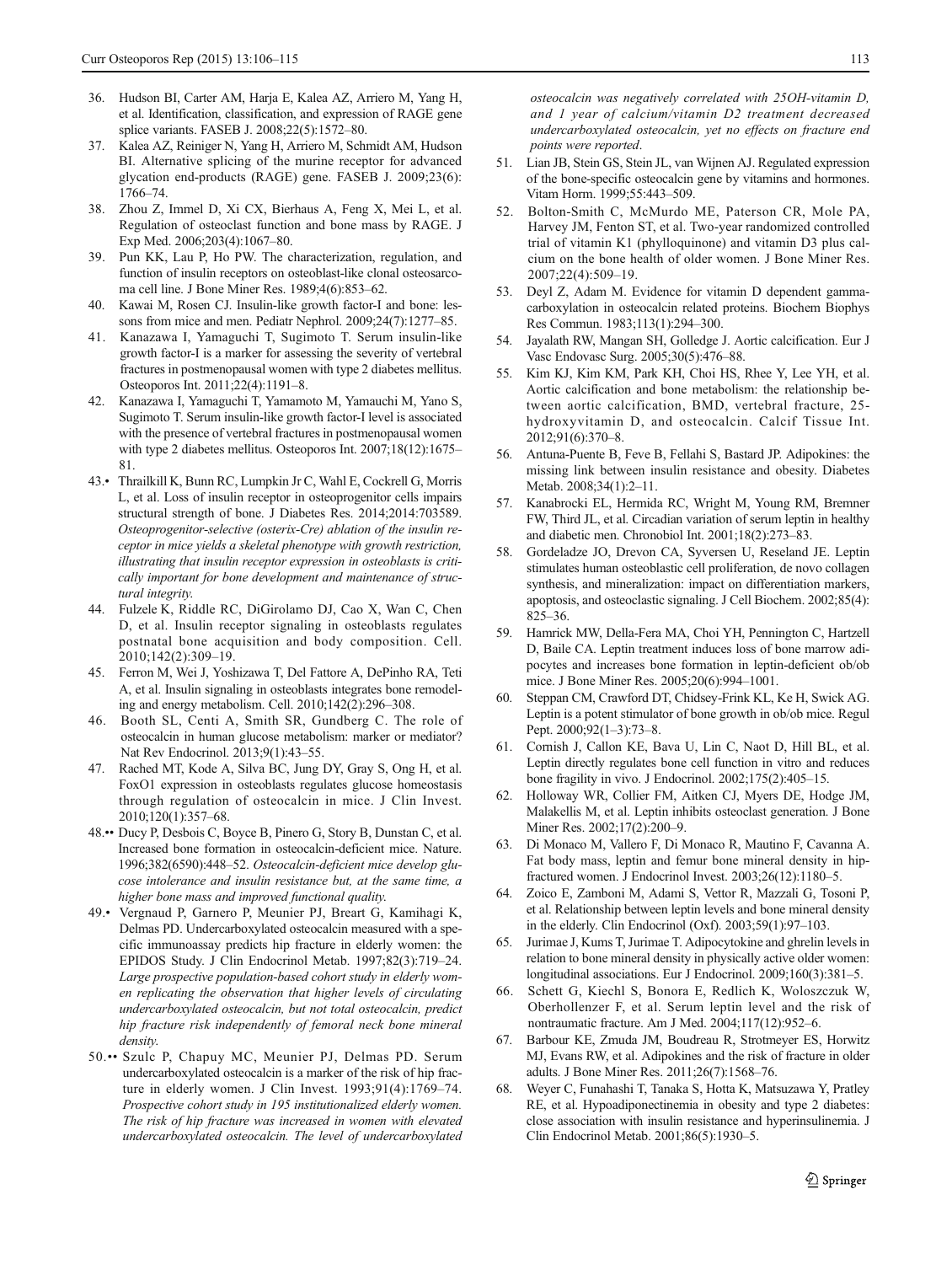- <span id="page-8-0"></span>69. Berner HS, Lyngstadaas SP, Spahr A, Monjo M, Thommesen L, Drevon CA, et al. Adiponectin and its receptors are expressed in bone-forming cells. Bone. 2004;35(4):842–9.
- 70. Luo XH, Guo LJ, Xie H, Yuan LQ, Wu XP, Zhou HD, et al. Adiponectin stimulates RANKL and inhibits OPG expression in human osteoblasts through the MAPK signaling pathway. J Bone Miner Res. 2006;21(10):1648–56.
- 71. Oshima K, Nampei A, Matsuda M, Iwaki M, Fukuhara A, Hashimoto J, et al. Adiponectin increases bone mass by suppressing osteoclast and activating osteoblast. Biochem Biophys Res Commun. 2005;331(2):520–6.
- 72. Richards JB, Valdes AM, Burling K, Perks UC, Spector TD. Serum adiponectin and bone mineral density in women. J Clin Endocrinol Metab. 2007;92(4):1517–23.
- 73. Delhanty PJ, van der Eerden BC, van Leeuwen JP. Ghrelin and bone. Biofactors. 2014;40(1):41–8.
- 74. Biver E, Salliot C, Combescure C, Gossec L, Hardouin P, Legroux-Gerot I, et al. Influence of adipokines and ghrelin on bone mineral density and fracture risk: a systematic review and meta-analysis. J Clin Endocrinol Metab. 2011;96(9):2703–13.
- 75. Donath MY. Targeting inflammation in the treatment of type 2 diabetes: time to start. Nat Rev Drug Discov. 2014;13(6):465–76.
- 76. Bastard JP, Jardel C, Delattre J, Hainque B, Bruckert E, Oberlin F. Evidence for a link between adipose tissue interleukin-6 content and serum C-reactive protein concentrations in obese subjects. Circulation. 1999;99(16):2221–2.
- 77. Kahn SE, Zinman B, Haffner SM, O'Neill MC, Kravitz BG, Yu D, et al. Obesity is a major determinant of the association of Creactive protein levels and the metabolic syndrome in type 2 diabetes. Diabetes. 2006;55(8):2357–64.
- 78. de Pablo P, Cooper MS, Buckley CD. Association between bone mineral density and C-reactive protein in a large population-based sample. Arthritis Rheum. 2012;64(8):2624–31.
- 79. Koh JM, Khang YH, Jung CH, Bae S, Kim DJ, Chung YE, et al. Higher circulating hsCRP levels are associated with lower bone mineral density in healthy pre- and postmenopausal women: evidence for a link between systemic inflammation and osteoporosis. Osteoporos Int. 2005;16(10):1263–71.
- 80.• Oei L, Campos-Obando N, Dehghan A, Oei EH, Stolk L, van Meurs JB, et al. Dissecting the relationship between highsensitivity serum C-reactive protein and increased fracture risk: the Rotterdam Study. Osteoporos Int. 2014;25(4):1247–54. Serum high-sensitivity C-reactive protein is associated with fracture risk and lower bending strength, yet there is no evidence so far for this relationship being causal.
- 81. Pasco JA, Kotowicz MA, Henry MJ, Nicholson GC, Spilsbury HJ, Box JD, et al. High-sensitivity C-reactive protein and fracture risk in elderly women. JAMA. 2006;296(11):1353–5.
- 82. Rolland T, Boutroy S, Vilayphiou N, Blaizot S, Chapurlat R, Szulc P. Poor trabecular microarchitecture at the distal radius in older men with increased concentration of high-sensitivity C-reactive protein—the STRAMBO study. Calcif Tissue Int. 2012;90(6): 496–506.
- 83. Kanai A, Kawamura T, Umemura T, Nagashima M, Nakamura N, Nakayama M, et al. Association between future events of brain infarction and soluble levels of intercellular adhesion molecule-1 and C-reactive protein in patients with type 2 diabetes mellitus. Diabetes Res Clin Pract. 2008;82(2):157–64.
- 84. Pu LJ, Lu L, Xu XW, Zhang RY, Zhang Q, Zhang JS, et al. Value of serum glycated albumin and high-sensitivity C-reactive protein levels in the prediction of presence of coronary artery disease in patients with type 2 diabetes. Cardiovasc Diabetol. 2006;5:27.
- 85. Cox AJ, Agarwal S, MH D, Carr JJ, Freedman BI, Bowden DW. C-reactive protein concentration predicts mortality in type 2 diabetes: the Diabetes Heart Study. Diabet Med. 2012;29(6):767–70.
- 86. Jin C, Lu L, Zhang RY, Zhang Q, Ding FH, Chen QJ, et al. Association of serum glycated albumin, C-reactive protein and ICAM-1 levels with diffuse coronary artery disease in patients with type 2 diabetes mellitus. Clin Chim Acta. 2009;408(1–2): 45–9.
- 87. Wensley F, Gao P, Burgess S, Kaptoge S, Di Angelantonio E, Shah T, et al. Association between C reactive protein and coronary heart disease: mendelian randomisation analysis based on individual participant data. BMJ. 2011;342:d548.
- 88. Sorisky A. Molecular links between obesity and cardiovascular disease. Am J Ther. 2002;9(6):516–21.
- 89. Pasceri V, Willerson JT, Yeh ET. Direct proinflammatory effect of C-reactive protein on human endothelial cells. Circulation. 2000;102(18):2165–8.
- 90. Kodama K, Horikoshi M, Toda K, Yamada S, Hara K, Irie J, et al. Expression-based genome-wide association study links the receptor CD44 in adipose tissue with type 2 diabetes. Proc Natl Acad Sci U S A. 2012;109(18):7049–54.
- 91.• Estrada K, Styrkarsdottir U, Evangelou E, Hsu YH, Duncan EL, Ntzani EE, et al. Genome-wide meta-analysis identifies 56 bone mineral density loci and reveals 14 loci associated with risk of fracture. Nat Genet. 2012;44(5):491–501. Genome-wide association study meta-analysis that identified loci for bone mineral density and fracture risk, among which the 4q22.1 locus containing osteopontin.
- 92. Rivadeneira F, Styrkarsdottir U, Estrada K, Halldorsson BV, Hsu YH, Richards JB, et al. Twenty bone-mineral-density loci identified by large-scale meta-analysis of genome-wide association studies. Nat Genet. 2009;41(11):1199–206.
- 93. Duncan EL, Danoy P, Kemp JP, Leo PJ, McCloskey E, Nicholson GC, et al. Genome-wide association study using extreme truncate selection identifies novel genes affecting bone mineral density and fracture risk. PLoS Genet. 2011;7(4):e1001372.
- 94. Styrkarsdottir U, Halldorsson BV, Gretarsdottir S, Gudbjartsson DF, Walters GB, Ingvarsson T, et al. Multiple genetic loci for bone mineral density and fractures. N Engl J Med. 2008;358(22):2355–65.
- 95. Hunter GK, O'Young J, Grohe B, Karttunen M, Goldberg HA. The flexible polyelectrolyte hypothesis of protein-biomineral interaction. Langmuir. 2010;26(24):18639–46.
- 96. Choi ST, Kim JH, Kang EJ, Lee SW, Park MC, Park YB, et al. Osteopontin might be involved in bone remodelling rather than in inflammation in ankylosing spondylitis. Rheumatology (Oxford). 2008;47(12):1775–9.
- 97. Reinholt FP, Hultenby K, Oldberg A, Heinegard D. Osteopontin—a possible anchor of osteoclasts to bone. Proc Natl Acad Sci U S A. 1990;87(12):4473–5.
- 98. Wang KX, Denhardt DT. Osteopontin: role in immune regulation and stress responses. Cytokine Growth Factor Rev. 2008;19(5–6): 333–45.
- 99. Franzen A, Hultenby K, Reinholt FP, Onnerfjord P, Heinegard D. Altered osteoclast development and function in osteopontin deficient mice. J Orthop Res. 2008;26(5):721–8.
- 100. Nomiyama T, Perez-Tilve D, Ogawa D, Gizard F, Zhao Y, Heywood EB, et al. Osteopontin mediates obesity-induced adipose tissue macrophage infiltration and insulin resistance in mice. J Clin Invest. 2007;117(10):2877–88.
- 101.• Oei L, Hsu YH, Styrkarsdottir U, Eussen BH, de Klein A, Peters MJ, et al. A genome-wide copy number association study of osteoporotic fractures points to the 6p25.1 locus. J Med Genet. 2014;51(2):122–31. Fracture associated deletions in the 6p25.1 locus may influence the regulatory region of peroxisomal D3, D2 enoylCoA isomerase (PECI) which has been suggested as an autoantigen in diabetes.
- 102. Mountz JD, Edwards 3rd CK. Murine models of autoimmunity: Tcell and B-cell defects. Curr Opin Rheumatol. 1992;4(5):612–20.